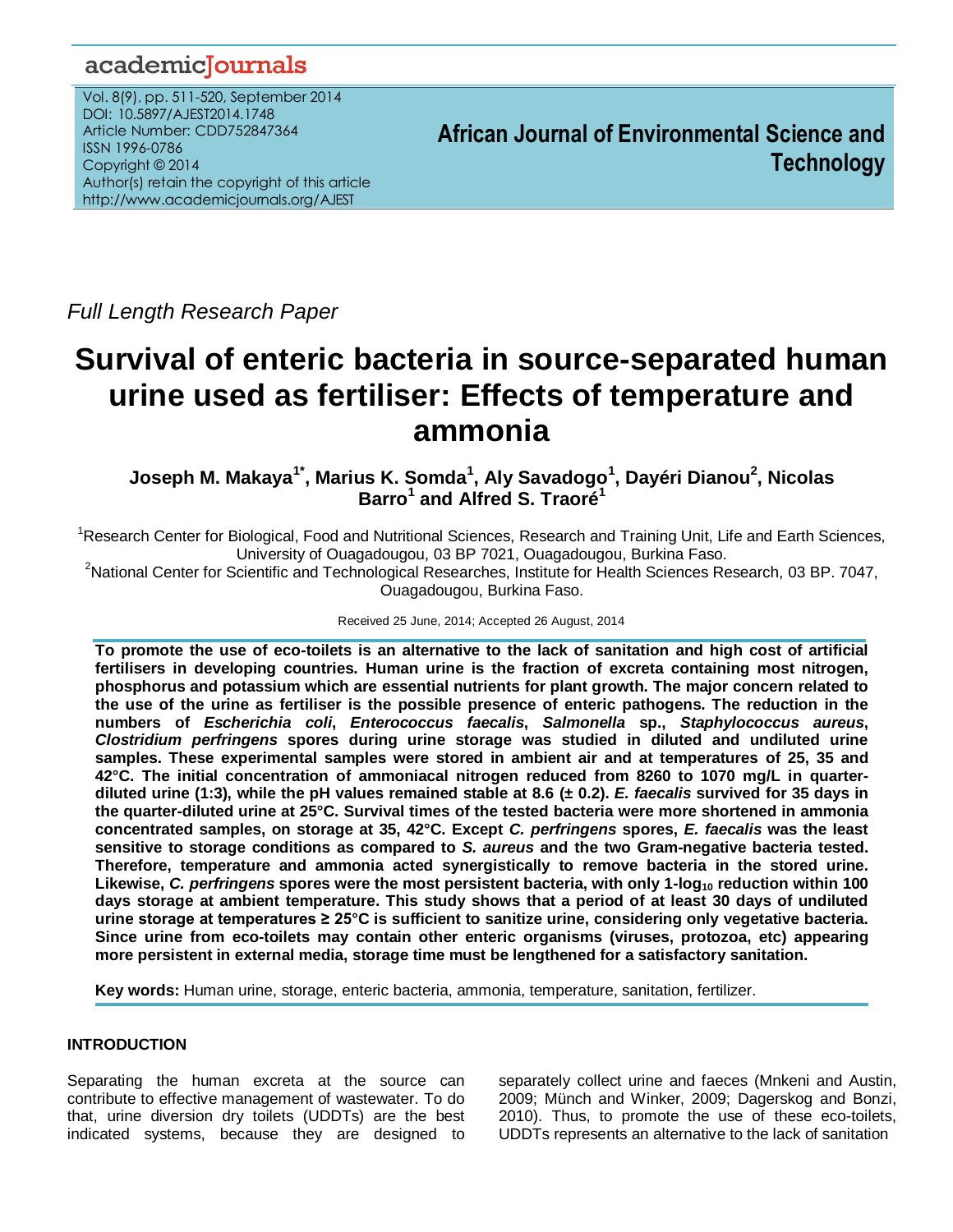and high cost of artificial fertilisers that affect many people in developing countries. To this end, since 2006, large-scale ecological systems were implemented in many areas in Burkina Faso (Dagerskog and Bonzi, 2010).

Human urine is the fraction of excreta which contains more nutrients, mainly, nitrogen, phosphorus and potassium (Heinonen-Tanski and van Wijk-Sijbesma, 2005), which are essential nutrients for plant growth. Also, fresh urine can contain microorganisms. In individuals suffering from typhoid fever, *Salmonella* can be found in their urine, only in cases of septicemia (Feachem et al., 1983). Recycling urine nutrients in agriculture therefore seems easier and more profitable as compared to faeces.

For health risks associated with the use of urine as fertiliser, the great concern is about enteric pathogens resulting from environmental samples or faecal crosscontamination during urine collection (Esrey et al., 2001; Schönning et al., 2002). In view of that, it is possible to assume that the source-separated human urine can contain enteric organisms. It is possible that applying in soil the untreated urine, may introduce another pathogens transmission route in the environment.

In order to sanitize urine from UDDTs, several treatment options have been proposed (Maurer et al., 2006; Pronk and Koné, 2010). The urine storage in closed containers and then exposed to the ambient air can remove microorganisms. The storage seems to be an appropriate method for the urine sanitation, as its realization is very simple. Apart from pathogens removal, the urine treatment by storage may preserve the useful nutrients for plant growth (Jönsson and Vinnerås, 2007; Pradhan et al., 2009).

The parameters which may influence the survival of microorganisms in urine during storage are mainly temperature, ammonia and pH. The temperature depends on the storage conditions and the climate. Because of high temperatures regularly reported in tropical regions especially in Sahel (Ouédraogo et al., 2007), urine storage time can be shortened, as compared to temperate regions, where storage times of 2-6 months were recommended to sanitize urine satisfactory (at 20°C or higher), including a wide range of bacteria, protozoan (oo) cysts and viruses (Höglund et al., 2002; WHO, 2006; Vinnerås et al., 2008; Chandran et al., 2009).

The pH of fresh urine is usually around 6 (Haneaus et al., 1996), but this value increases to approximately 9 in the collection and storage tanks due to rapid hydrolysis of urea (Jönsson and Vinnerås, 2007). In aqueous solution, the alkaline pH affects the equilibrium between the uncharged ammonia (NH<sub>3</sub>) and ammonium  $(NH_4^+)$  in favor of the formation of the  $NH<sub>3</sub>$ . The microbicidal effects

of  $NH<sub>3</sub>$  were shown in several matrices (Jenkins et al., 1998; Nordin et al., 2009). The urine dilution can affect the ammoniacal nitrogen concentrations and therefore these uncharged ammonia (Pecson et al., 2007).

The survival capacity of enteric microorganisms in external environment differs according to microbial groups (Vinnerås et al., 2008; Chandran et al., 2009). Viruses, protozoan oocysts seem to be more persistent in the environment than bacteria. That could justify the choice of *Clostridium perfringens* spores as biological tracers to follow the fate of pathogenic viruses and protozoa in the wastewater (Payment et al., 2001).

This study investigated the effectiveness of the urine treatment by storage on determining the reduction numbers of five indicators or potentially pathogenic bacterial species: *Escherichia coli, Salmonella* sp., *Staphylococcus aureus*, *Enterococcus faecalis* and *C. perfringens* spores. The main objective was to evaluate the survival in urine of the above-mentioned bacteria, highlighting the effects of ammonia concentrations and temperatures during storage.

# **MATERIALS AND METHODS**

#### **Isolation of bacteria**

Vegetative bacteria were respectively isolated from a polluted soil (*E. coli* and *E. faecalis*), wastewater (*Salmonella* sp.) and pathological exudate (*S. aureus*). To do that, standard methods were used (ISO, 1999, 2000). Isolated bacteria were used in the experiments, for a bacterial suspension. On the other hand, a stock of *C. perfringens* spores was prepared with a dried compost (faeces + soil) taken from an UDDT pit. 30 g of crushed and sieved compost were transferred into 270 mL of saline solution (0.9%). After homogenization, the supernatant was removed and used to prepare decimal dilutions (10<sup>-1</sup>-10<sup>-3</sup>), 250 mL each. Clostridia spore numbers in dilutions were determined as the described method (Anonymous, 2005), using Tryptone-Sulfite-Neomycin (TSN) Agar. The dilution containing  $10^5$  spores/mL was considered as the spore stock solution.

#### **Urine samples preparation**

Two-days-old urine from a urinal used by male staff at the Pan African Agency, Water and Sanitation for Africa (WSA) located in Ouagadougou (Burkina Faso) was used to prepare the urine samples. Three (03) matrices were prepared: undiluted urine (1:0), half-diluted urine (1:1) and quarter-diluted urine (1:3). The dilution was done with a sterile water (urine : water).

For the exposure to ambient conditions, each above-mentioned matrix was distributed in 5 L plastic jerry cans (white color) in a volume of 4 L per jerry can. On the other hand, three (03) sets of samples were prepared for storage in an incubator (Binder, Germany) under the following temperatures; 25, 35 or 42°C. Each set of samples was made up of twelve (12) bottles containing in triplicate the three urine matrices (1:0, 1:1, and 1:3) and sterile

\*Corresponding author. E-mail: makaya.joseph7@gmail.com. Tel: +22678852297.

Author(s) agree that this article remain permanently open access under the terms of the Creative Commons Attribution License 4.0 [International License](http://creativecommons.org/licenses/by/4.0/deed.en_US)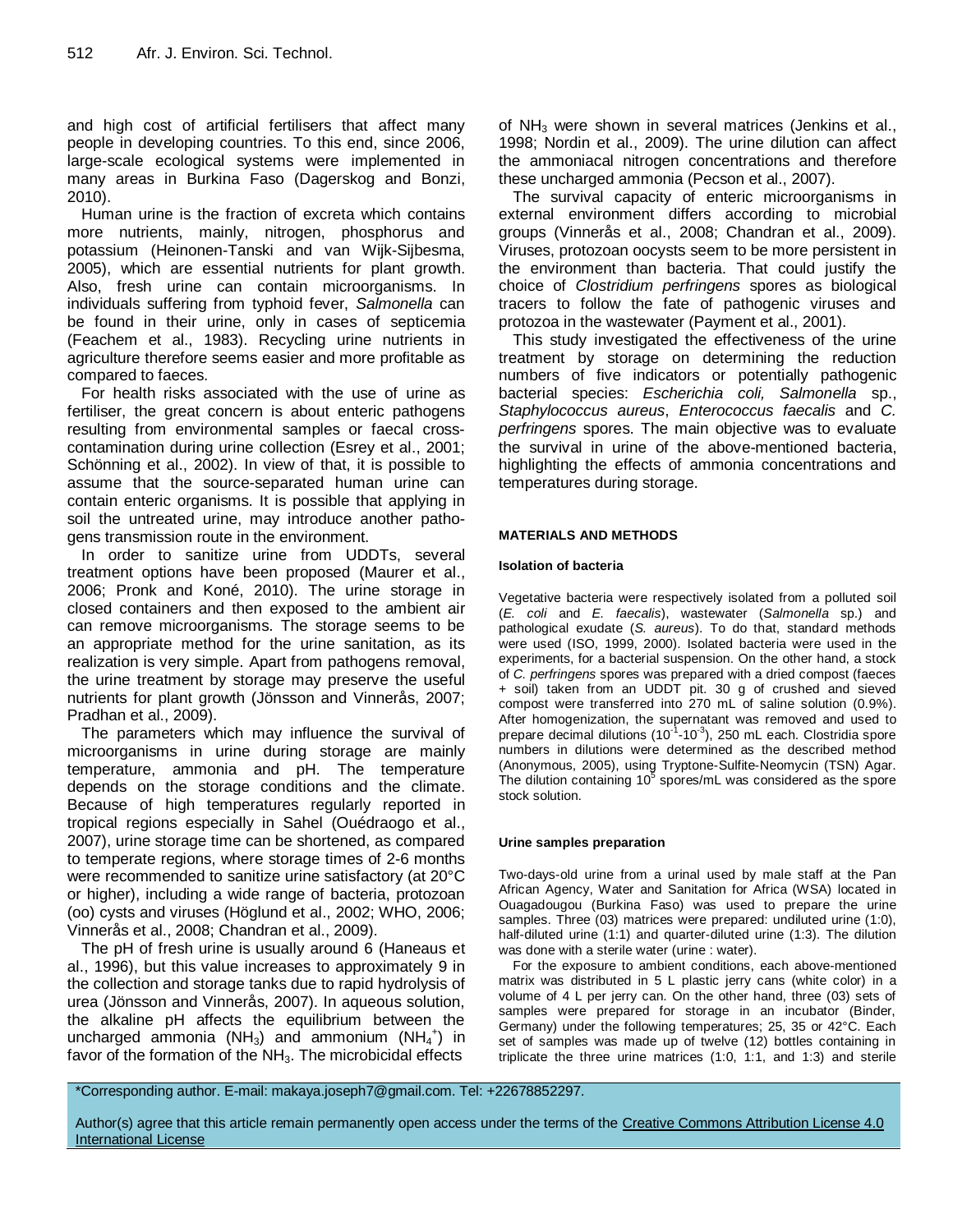|              |      |                                         | Temperature in jerry cans (°C) |                |                |  |  |
|--------------|------|-----------------------------------------|--------------------------------|----------------|----------------|--|--|
| Time* (days) |      | Temperature per day of measurement (°C) | $UD = 1:0$                     | $UD = 1:1$     |                |  |  |
|              | Min. | Max.                                    | Mean                           | Mean $\pm$ SD  | Mean $\pm$ SD  |  |  |
| $\mathbf 0$  | 22   | 31.2                                    | 25.7                           | $30.0 \pm 0.3$ | $29.8 \pm 0.2$ |  |  |
| 5            | 24.2 | 34                                      | 27.7                           | $30.3 \pm 0.4$ | $31.0 \pm 0.2$ |  |  |
| 10           | 25.8 | 36.6                                    | 30.8                           | $30.1 \pm 0.3$ | $30.1 \pm 0.2$ |  |  |
| 15           | 24   | 36.5                                    | 29.4                           | $30.2 \pm 0.1$ | $30.8 \pm 0.3$ |  |  |
| 20           | 24   | 35.6                                    | 29.6                           | $30.4 \pm 0.2$ | $30.5 \pm 0.0$ |  |  |
| 25           | 23.2 | 36.2                                    | 29.5                           | $29.5 \pm 0.5$ | $30.0 \pm 0.1$ |  |  |
| 30           | 26.7 | 36.8                                    | 30.6                           | $31.0 \pm 0.0$ | $30.5 \pm 0.2$ |  |  |

**Table 1.** Temperatures of the urine during storage at ambient air.

\*Time: Measurements were performed with a time interval of five days, between October 07 and Nov. 06, 2010; UD : Urine diluted.

water (control). These matrices were distributed in 100 mL sterile polyethylene bottles (dark brown color) in a volume of 80 mL each.

#### **Survival tests of bacterial species**

#### *Samples stored at ambient*

Each sample in jerry can was contaminated either with a bacterial suspension (in which initial concentrations were 10<sup>8</sup>-10<sup>9</sup> CFU/mL for *E. coli*, *Salmonella* sp. and 10<sup>7</sup> -10<sup>8</sup> CFU/mL for *S. aureus*, *E.*  faecalis) or with a Clostridia spores solution (10<sup>5</sup> cells/mL). Inocula were distributed at a rate of 40 mL per jerry can (1% [vol/vol]). Experiments were performed in duplicate. Contaminated samples were immediately exposed to ambient air (completely out in the sun, at Ouagadougou University site), for 05 months (September 2010-January 2011). Physicochemical and bacteriological parameters in samples were analyzed at regular time intervals (5, 10 days for vegetative bacteria and spores, respectively). Simultaneously, ambient temperatures were recorded daily during the exposure period.

### *Samples stored in an incubator*

Samples in bottles were contaminated with a bacterial suspension (as above-mentioned) at a rate of 1.6 mL per bottle (2% [vol/vol]). Each set of 12 bottles contaminated samples was immediately placed in the incubator under one of these temperatures 25, 35 or 42°C. Bacterial parameters in samples were analyzed within 45 days, for 4 h and 5 days as regular times, respectively for rods and cocci tested bacteria.

#### **Laboratory analyses**

#### *Physicochemical analysis*

The pH and temperature values in stored samples were measured *in situ* using a multifunctional Inolab 340i pH/Thermo-meter (WTW, Germany). The ammoniacal nitrogen (NH4-N) was analysed by the Nessler method, using a DR 2400 spectrophotometer HACH (Loveland, Co. USA).

#### *Bacteriological analysis*

Stored samples taken at regular time intervals were analyzed for

microbial quantification. Clostridia spores were activated by heat (80°C for 10 min) and then counted in Tryptone-Sulfite-Neomycin (TSN) Agar, according to the method previously described (Anonymous, 2005). *E. faecalis* and *S. aureus* were enumerated respectively in Slanetz & Bartley and Mannitol Salt Agar, after incubation at 37°C for 24 to 48 h (APHA, 2005). *E. coli* and *Salmonella* sp. were counted respectively in Eosin Methylene Blue (EMB) and Salmonella-Shigella (SS) Agar (ISO, 1993, 2001).

#### **Data analysis**

For drawing graphs and calculating geometric means, standard deviations, minimum and maximum values of data obtained, the Microsoft Excel package was used.

# **RESULTS**

# **Storage at ambient**

#### *Temperature values*

During the samples exposure in the sun, ambient temperatures were recorded. The results showed that minimal and maximal temperatures respectively ranged from 13.9-24.9 and 30.7-38.8°C. The high thermal amplitudes were recorded significantly from November (~20°C), indicating the gaps between daytime and nighttime temperatures in the study area at this period of the year.

Table 1 presents values of daily temperature (sampling days) and those measured in the stored urine, exposed to ambient air. The data show that the differences in temperature between the two matrices of urine are not important. Temperatures in the urine storage containers depend on ambient temperature.

# *Reduction of vegetative bacteria*

The graphs of Figure 1A and B show the reduction of bacterial numbers during samples exposure at ambient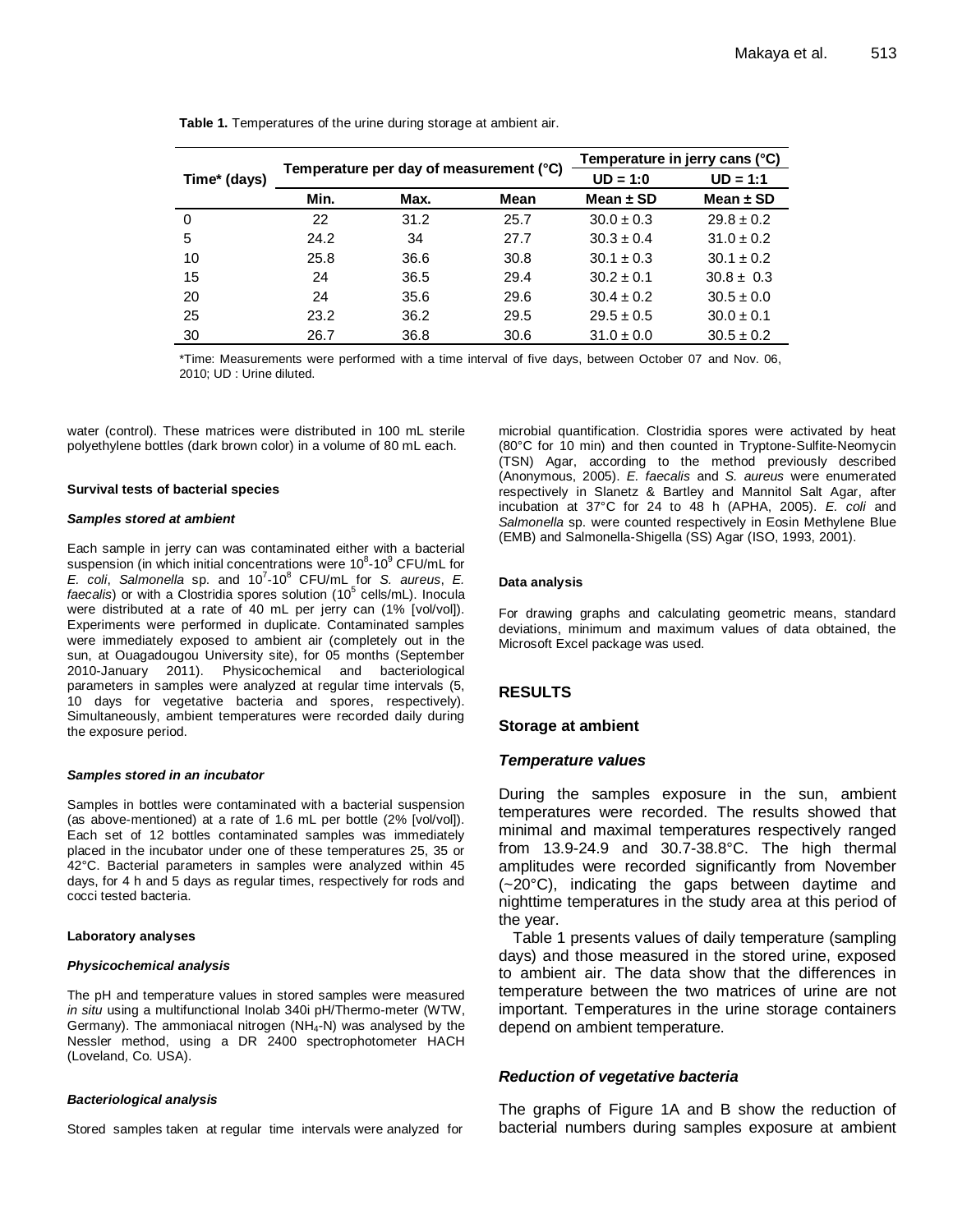

**Figure 1.** Reduction of bacterial numbers (*E. coli* [▲], *Salmonella* sp. [○], *S. aureus* [X], *E. faecalis* [■]) during samples exposure at ambient temperatures. The initial values were 8260 mg/L NH4-N (pH 8.8) for the undiluted urine (A) and 4450 mg/L (pH 8.7) for the half-diluted urine (B).

temperatures.

The results show that after five (05) days of samples exposure, *E. coli* and *Salmonella* sp. were eliminated (0 CFU/mL) in both diluted and undiluted urine samples. In the undiluted urine samples, *S. aureus* and *E. faecalis* survived ~10 days (Figure 1A), while in the half-diluted urine, they survived around 15 and 20 days, respectively (Figure 1B).

The above data indicate that Gram-negative rods (*E. coli*, *Salmonella* sp.) were more sensitive in urine samples than Gram-positive cocci (*E. faecalis*, *S. aureus*).

Globally, the survival time for each of bacterial species tested was extended in the diluted samples as compared to the undiluted ones.

For the chemical analysis, a low decline of 0.1 pH units was observed in the corresponding pH on diluting the urine by half, while its ammoniacal nitrogen concentration decreased from 8260 to 4450 mg/L. Then, at the end of the experiments (after 30 days of storage), 7730 and 4060 mg/L were respectively the average concentrations of NH4-N obtained in the undiluted urine and the halfdiluted samples. These decreases of the ammonia concentration in the stored urine can be due to the nitrogen losses (N) occurring during the tests (measurements).

# *Reduction of Clostridia spores*

The results of the reduction of *C. perfringens* spores in urine samples (and control) during the storage are shown in Figure 2. After one hundred (100) days of exposure, 0.85 and 1.07  $log_{10}$  reductions of Clostridia spores were obtained respectively in the half-diluted urine samples (1:1) and undiluted ones (1:0). In the control (water), spore numbers did not decrease.

The reduced number of *C. perfringens* spores was slightly higher in the undiluted urine than in the halfdiluted samples. It is well known that bacterial spores are substantially destroyed by heat (≥100°C) and by the tyndallisation process which requires moderate and intermittent temperatures ( $\leq 60^{\circ}$ C). In fact, a moderate heat for 30 min is sufficient to remove the vegetative cells and to trigger the spores transforming in vegetative cells, and then may be destroyed at the next heating (Stanbury et al., 1995).

#### **Storage in controlled environment**

#### *Physicochemical parameters*

Means  $(\pm$  standard deviation) for the pH, ammoniacal nitrogen concentrations and temperature values in stored samples are indicated in Table 2.

Mean values of the initial concentrations of ammoniacal nitrogen were respectively 8260, 4450 and 1070 mg/L in the undiluted (1:0), half-diluted (1:1) and quarter-diluted (1:3) urine samples. At the end of the experiments, we found respectively 7980, 4295 and 1040 mg/L as average concentrations of ammonia. Between the start and the end of the experiments, small decreases in  $NH_4-N$ concentrations were observed. Apparently, nitrogen (N) losses in the stored urine were lower in the controlled environment (incubator), as compared to the ambient air. The pH was stable, with only a slight decrease (at the most 0.3 pH units) on diluting quarterly the urine, which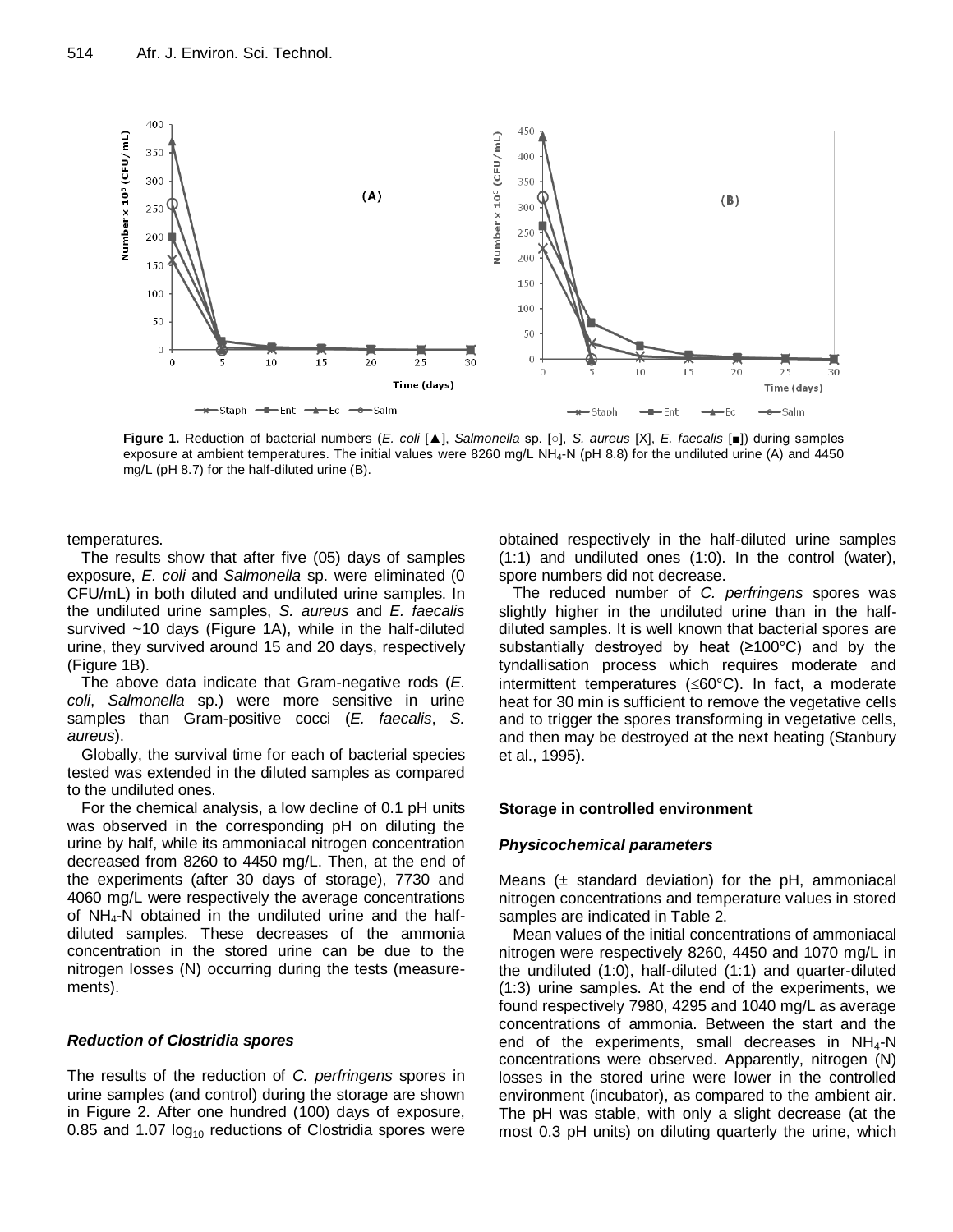

**Figure 2.** Reduction of *C. perfringens* spores during samples exposure at ambient temperatures. The initial values were 8260 mg/L  $NH<sub>4</sub>-N$  (pH 8.8) for the undiluted urine ( $\bullet$ ); 4450 mg/L NH<sub>4</sub>-N (pH 8.7) for the half-diluted urine ( $\bullet$ ) and pH 7.4 for the control  $($ 0 $).$ 

**Table 2.** Physicochemical parameters of the urine samples under incubating temperatures.

|          | $NH_4-N$<br>(mg/L) |      | Temperature (incubator) |                |               |                |               |                |  |  |  |  |
|----------|--------------------|------|-------------------------|----------------|---------------|----------------|---------------|----------------|--|--|--|--|
| Sample   |                    |      |                         | $25^{\circ}$ C |               | $35^{\circ}$ C |               | $42^{\circ}$ C |  |  |  |  |
|          | <b>Start</b>       | End  | рH                      | T (°C)         | рH            | T (°C)         | рH            | T (°C)         |  |  |  |  |
| $UD=1:0$ | 8260               | 7980 | $8.8 \pm 0.0$           | $25.1 + 0.3$   | $8.6 \pm 0.0$ | $35.1 \pm 0.2$ | $8.6 \pm 0.1$ | $41.3 \pm 0.6$ |  |  |  |  |
| $UD=1:1$ | 4450               | 4295 | $8.7 + 0.0$             | $25.2 + 0.1$   | $8.4 + 0.0$   | $35.2 + 0.2$   | $8.4 \pm 0.0$ | $41.7 + 0.3$   |  |  |  |  |
| $UD=1:3$ | 1070               | 1040 | $8.3 + 0.2$             | $25.2 + 0.2$   | $8.0 \pm 0.0$ | $35.1 + 0.2$   | $8.0 \pm 0.0$ | $41.3 \pm 0.1$ |  |  |  |  |
| Control  | ND                 | ND   | $7.4 \pm 0.1$           | $25.1 + 0.2$   | 7.4±0.0       | $35.1 \pm 0.3$ | $7.4 \pm 0.2$ | $41.5 \pm 0.0$ |  |  |  |  |

ND: Not determined; Means ± SD; UD: urine diluted.

indicates its buffer property. The results (Table 2) show that temperatures in samples are similar to those shown on the incubator. Globally, a decrease of 0.2 pH units in urine samples was observed over time, under 25, 35 and 42°C.

# *Reduction of E. coli and Salmonella* **sp. number**

Dark colonies with a metallic green sheen of *E. coli* were enumerated on EMB Agar. For *Salmonella* sp., colorless colonies with black centers were counted on SS Agar. The results in Table 3a and b show, regardless of incubation temperatures, 4 h of storage were sufficient to destroy in the undiluted urine, the two tested bacterial species (0 CFU/mL). The above data indicate that the survival of the two bacteria was better in the quarterdiluted urine (1:3) than in the undiluted (1:0). Similarly, we observed that survival of these bacteria was greater by incubating at 25°C than at 35 and 42°C, since in the case of the quarter-diluted urine samples, *E. coli* survival times were 24, 12 and 4 h respectively at 25, 35 and 42°C of incubation. For the *Salmonella* sp. 28, 16 and 8 h were the survival times obtained respectively in the same conditions as above mentioned. In the control, the reduction of bacterial numbers was particularly fast in function of the incubation temperatures.

# *Reduction* **of** *E. faecalis and S. aureus* **numbers**

These bacteria were enumerated firstly, after two days of samples storage and then, at regular time intervals of 5 days. Red to maroon colonies of *E. faecalis* were counted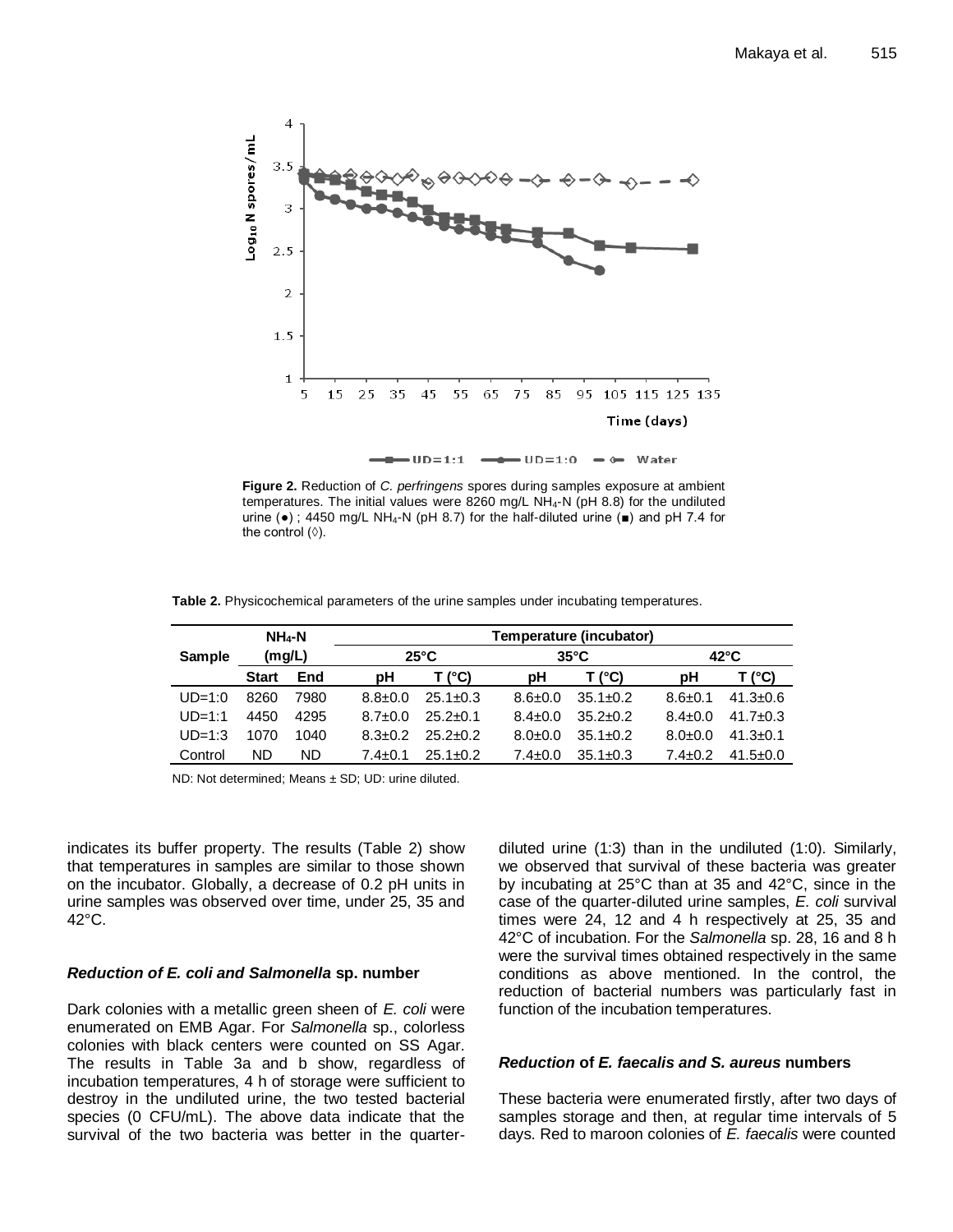|          | Number of Escherichia coli x 10 <sup>3</sup> CFU/mL |                |               |       |           |                |               |           |           |                |             |           |
|----------|-----------------------------------------------------|----------------|---------------|-------|-----------|----------------|---------------|-----------|-----------|----------------|-------------|-----------|
| Time (h) |                                                     | $25^{\circ}$ C |               |       |           | $35^{\circ}$ C |               |           |           | $42^{\circ}$ C |             |           |
|          | $UD=1:0$                                            | $UD=1:1$       | $UD=1:3$      | Water | $UD=1:0$  | $UD=1:1$       | $UD=1:3$      | Water     | $UD=1:0$  | $UD=1:1$       | $UD=1:3$    | Water     |
|          | 1030±310                                            | 1120±670       | 1200±330      | >300  | 980±211   | 1000±110       | 1070±111      | >300      | $990+28$  | 850±41         | $1010+38$   | >300      |
| 4        | 0                                                   | $.2 \pm 0.3$   | $16.7 + 4.1$  | >300  | 0         | $1.0 + 0.1$    | $5.9 \pm 1.2$ | >300      |           | $0.1 \pm 0.0$  | $1.8 + 0.1$ | >100      |
| 8        | 0                                                   | $0.1 \pm 0.0$  | $13.6 + 2.5$  | >300  | 0         | 0              | $1.4 \pm 0.1$ | >100      |           |                | 0           | < 100     |
| 12       | 0                                                   | $\Omega$       | $10.0+2.6$    | >300  | 0         | 0              | $0.3 \pm 0.2$ | >100      | <b>ND</b> | <b>ND</b>      | <b>ND</b>   | <b>ND</b> |
| 16       | 0                                                   | $\Omega$       | $7.5 + 1.7$   | >300  | 0         | 0              | 0             | >100      | <b>ND</b> | <b>ND</b>      | <b>ND</b>   | <b>ND</b> |
| 20       | <b>ND</b>                                           | <b>ND</b>      | $5.4 \pm 2.5$ | >100  | 0         | 0              | 0             | >100      | <b>ND</b> | <b>ND</b>      | <b>ND</b>   | <b>ND</b> |
| 24       | <b>ND</b>                                           | <b>ND</b>      | $0.7+0.6$     | >100  | <b>ND</b> | <b>ND</b>      | <b>ND</b>     | <b>ND</b> | <b>ND</b> | <b>ND</b>      | <b>ND</b>   | <b>ND</b> |
| 28       | <b>ND</b>                                           | <b>ND</b>      | 0             | >100  | <b>ND</b> | <b>ND</b>      | <b>ND</b>     | <b>ND</b> | <b>ND</b> | <b>ND</b>      | <b>ND</b>   | <b>ND</b> |
| 32       | <b>ND</b>                                           | <b>ND</b>      | 0             | >100  | <b>ND</b> | <b>ND</b>      | <b>ND</b>     | <b>ND</b> | <b>ND</b> | <b>ND</b>      | <b>ND</b>   | <b>ND</b> |

**Table 3a.** Reduction *of Escherichia coli* numbers in samples under storage conditions.

**Table 3b.** Reduction of *Salmonella sp.* numbers in samples under storage conditions.

|          | Number of Salmonella sp. x 10 <sup>3</sup> CFU/mL |                |                |       |           |                |               |           |           |                |               |           |  |
|----------|---------------------------------------------------|----------------|----------------|-------|-----------|----------------|---------------|-----------|-----------|----------------|---------------|-----------|--|
| Time (h) |                                                   | $25^{\circ}$ C |                |       |           | $35^{\circ}$ C |               |           |           | $42^{\circ}$ C |               |           |  |
|          | $UD=1:0$                                          | $UD=1:1$       | $UD=1:3$       | Water | $UD=1:0$  | $UD=1:1$       | $UD=1:3$      | Water     | $UD=1:0$  | $UD=1:1$       | $UD=1:3$      | Water     |  |
| $\Omega$ | 240±34                                            | $330+27$       | $217+56$       | >300  | 280±85    | 341±71         | 490±141       | >300      | 320±132   | 460±133        | 547±169       | >300      |  |
| 4        |                                                   | $1.4 \pm 0.4$  | $22.0 + 5.0$   | >300  |           | $1.4 \pm 0.1$  | $23.0 + 5.3$  | >300      | 0         | $0.2 \pm 0.0$  | $17.6 + 4.7$  | >100      |  |
| 8        |                                                   | $0.1 \pm 0.0$  | $17.9 + 5.7$   | >300  |           |                | $5.0 + 0.7$   | >300      | 0         | 0              | $3.5 \pm 0.8$ | >100      |  |
| 12       |                                                   | 0              | $11.0 \pm 3.8$ | >300  |           |                | $1.2 \pm 0.2$ | >300      | 0         | 0              | 0             | >100      |  |
| 16       |                                                   | 0              | $7.3 \pm 3.2$  | >100  |           |                | $0.2 \pm 0.0$ | >100      | <b>ND</b> | <b>ND</b>      | <b>ND</b>     | <b>ND</b> |  |
| 20       | <b>ND</b>                                         | <b>ND</b>      | $3.1 \pm 1.9$  | >100  | <b>ND</b> | <b>ND</b>      | 0             | >100      | <b>ND</b> | <b>ND</b>      | <b>ND</b>     | <b>ND</b> |  |
| 24       | <b>ND</b>                                         | <b>ND</b>      | $0.6 \pm 0.3$  | >100  | <b>ND</b> | <b>ND</b>      | <b>ND</b>     | <b>ND</b> | <b>ND</b> | <b>ND</b>      | <b>ND</b>     | <b>ND</b> |  |
| 28       | <b>ND</b>                                         | <b>ND</b>      | $0.1 \pm 0.0$  | >100  | <b>ND</b> | <b>ND</b>      | <b>ND</b>     | <b>ND</b> | <b>ND</b> | <b>ND</b>      | <b>ND</b>     | <b>ND</b> |  |
| 32       | <b>ND</b>                                         | <b>ND</b>      | 0              | >100  | <b>ND</b> | <b>ND</b>      | ND            | <b>ND</b> | <b>ND</b> | <b>ND</b>      | <b>ND</b>     | <b>ND</b> |  |

on Slanetz & Bartley agar. For *S. aureus*, yellow colonies with yellow zones were enumerated on Mannitol Salt Agar. Data obtained (Table 3c and d) show that the two tested bacteria have survived at least 5 days in the undiluted urine samples (1:0) under 25°C of incubation, however they could not survive for up to two days at 42°C in the same samples as mentioned before. In the control, bacterial removal was faster at 42°C than at 25°C. Considering the incubation at 25°C, *E. faecalis* survival time in the quarter-diluted urine was 35 days approximatively, however it was less than 5 days in the undiluted urine samples. For the *S. aureus*, survival times were 15 and 5 days, respectively in the quarter-diluted and the undiluted urine samples. Extended times in the survival of the tested bacteria were observed by incubating in the diluted urine samples.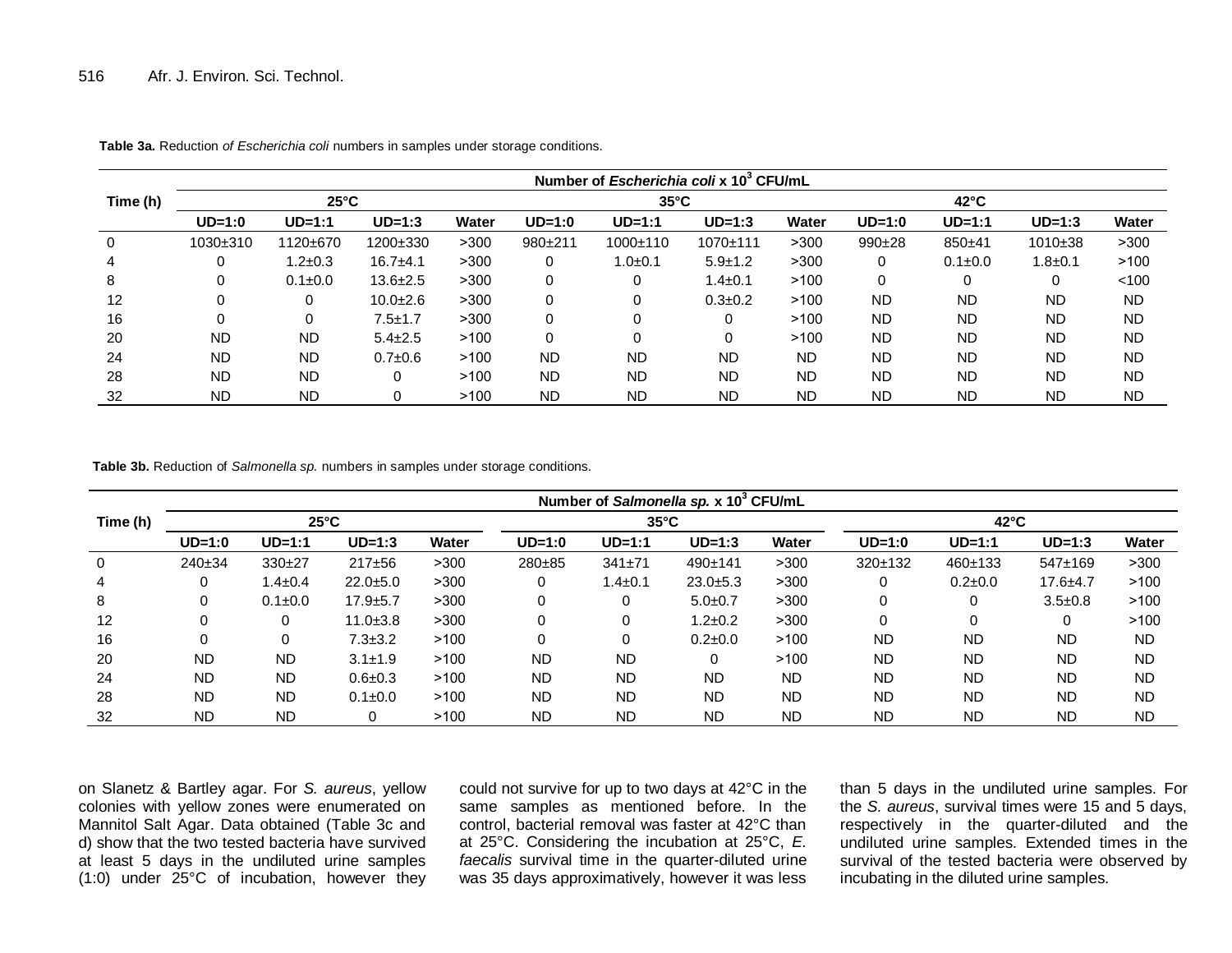| <b>Time</b><br>(days) | Number of <i>Enterococcus faecalis</i> x 10 <sup>3</sup> CFU/mL |                |                |       |               |                |                |              |           |                |               |           |  |
|-----------------------|-----------------------------------------------------------------|----------------|----------------|-------|---------------|----------------|----------------|--------------|-----------|----------------|---------------|-----------|--|
|                       |                                                                 | $25^{\circ}$ C |                |       |               | $35^{\circ}$ C |                |              |           | $42^{\circ}$ C |               |           |  |
|                       | $UD=1:0$                                                        | $UD=1:1$       | $UD=1:3$       | Water | $UD=1:0$      | $UD=1:1$       | $UD=1:3$       | <b>Water</b> | $UD=1:0$  | $UD=1:1$       | $UD=1:3$      | Water     |  |
| 0                     | $96+17$                                                         | $117 + 14$     | $105 + 11$     | >300  | $103 + 36$    | $99 + 15$      | $120+10$       | >300         | 86±12.7   | $97+18$        | $102 + 40$    | >100      |  |
| $\overline{2}$        | $0.8 + 0.2$                                                     | $9.7 \pm 2.2$  | $59+10$        | >300  | $0.3 \pm 0.1$ | $5.4 \pm 0.9$  | $22 + 7$       | >300         | 0         | $0.4 \pm 0.1$  | $2.3 \pm 0.6$ | >100      |  |
| 5                     | $0.2 \pm 0.0$                                                   | $4.5 \pm 0.4$  | $28.0 \pm 1.3$ | >300  | 0             | $1.2 \pm 0.4$  | $11.5 \pm 0.6$ | >300         | 0         | 0              | $0.9 + 0.2$   | >100      |  |
| 10                    | 0                                                               | $0.1 \pm 0.0$  | $23.0+2.6$     | >300  | 0             | $0.2 \pm 0.0$  | $1.5 + 0.4$    | $300$        | 0         | $\Omega$       | 0             | 99        |  |
| 15                    | 0                                                               | $0.04 \pm 0.0$ | $19.0 + 2.0$   | >300  | 0             | 0              | $0.5 \pm 0.0$  | 244          | <b>ND</b> | <b>ND</b>      | <b>ND</b>     | <b>ND</b> |  |
| 20                    | 0                                                               | 0              | $5.1 \pm 3.2$  | >100  | <b>ND</b>     | <b>ND</b>      | 0              | 191          | <b>ND</b> | <b>ND</b>      | <b>ND</b>     | <b>ND</b> |  |
| 25                    | 0                                                               | 0              | $1.6 + 0.7$    | < 100 | <b>ND</b>     | <b>ND</b>      | <b>ND</b>      | <b>ND</b>    | <b>ND</b> | <b>ND</b>      | <b>ND</b>     | <b>ND</b> |  |
| 30                    | <b>ND</b>                                                       | <b>ND</b>      | $0.2{\pm}0.0$  | < 100 | <b>ND</b>     | <b>ND</b>      | <b>ND</b>      | <b>ND</b>    | <b>ND</b> | <b>ND</b>      | <b>ND</b>     | <b>ND</b> |  |
| 35                    | <b>ND</b>                                                       | <b>ND</b>      | $0.15 \pm 0.0$ | < 100 | <b>ND</b>     | <b>ND</b>      | <b>ND</b>      | <b>ND</b>    | <b>ND</b> | <b>ND</b>      | <b>ND</b>     | <b>ND</b> |  |
| 40                    | <b>ND</b>                                                       | <b>ND</b>      | 0              | < 100 | <b>ND</b>     | <b>ND</b>      | <b>ND</b>      | <b>ND</b>    | <b>ND</b> | <b>ND</b>      | <b>ND</b>     | <b>ND</b> |  |
| 45                    | <b>ND</b>                                                       | <b>ND</b>      | 0              | 26    | <b>ND</b>     | <b>ND</b>      | <b>ND</b>      | <b>ND</b>    | <b>ND</b> | <b>ND</b>      | <b>ND</b>     | <b>ND</b> |  |

**Table 3c**. Reduction of *Enterococcus faecalis* numbers in samples under storage conditions.

UD: Urine diluted.

**Table 3d.** Reduction *of Staphylococcus aureus* numbers in samples under storage conditions.

| Time<br>(days) | Number of Staphylococcus aureus x 10° CFU/mL |               |               |       |               |                |               |         |          |                |               |           |  |
|----------------|----------------------------------------------|---------------|---------------|-------|---------------|----------------|---------------|---------|----------|----------------|---------------|-----------|--|
|                | $25^{\circ}$ C                               |               |               |       |               | $35^{\circ}$ C |               |         |          | $42^{\circ}$ C |               |           |  |
|                | $UD=1:0$                                     | $UD=1:1$      | $UD=1:3$      | Water | $UD=1:0$      | $UD=1:1$       | $UD=1:3$      | Water   | $UD=1:0$ | $UD=1:1$       | $UD=1:3$      | Water     |  |
| $\mathbf 0$    | $88 + 16$                                    | $107 + 24$    | $94\pm20$     | >100  | 102±31        | $100+15$       | $94\pm30$     | $<$ 300 | 84±6     | 90±13          | $109 + 14$    | < 100     |  |
| 2              | $0.6 + 0.2$                                  | $09 \pm 0.2$  | $3.6 \pm 0.9$ | >100  | $1.0 \pm 0.3$ | $.6 \pm 0.2$   | $3.2 + 0.9$   | $300$   | 0        | $0.2 \pm 0.0$  | $0.9+0.2$     | < 100     |  |
| 5              | $0.1 \pm 0.0$                                | $0.3 \pm 0.1$ | $.2 \pm 0.1$  | >100  | $0.2 \pm 0.1$ | $0.5 \pm 0.1$  | $1.3 \pm 0.2$ | $<$ 300 | 0        | 0              | $0.2 \pm 0.0$ | 40        |  |
| 10             | 0                                            | 0             | $0.3 \pm 0.0$ | < 100 | 0             | $0.1 \pm 0.0$  | $0.4 \pm 0.0$ | < 100   | 0        | 0              |               | 0         |  |
| 15             | 0                                            | 0             | $0.1 \pm 0.0$ | < 100 | 0             |                | $0.1 \pm 0.2$ | < 100   | ND       | <b>ND</b>      | <b>ND</b>     | <b>ND</b> |  |
| 20             | <b>ND</b>                                    | <b>ND</b>     | 0             | < 100 | ND            | <b>ND</b>      | 0             | < 100   | ND       | <b>ND</b>      | <b>ND</b>     | <b>ND</b> |  |

UD: Urine diluted.

Overall, Gram-positive cocci particularly *E. faecalis,* were less sensitive in the above described conditions (samples, incubation temperatures) as compared to Gram-negative rods (*E. coli*, *Salmonella* sp.).

# **DISCUSSION**

The chemical results were that ammoniacal nitrogen (NH4-N) concentrations in samples decreased in function of the urine dilution rate

(Table 2), while pH values remained almost stable, even during the storage. Other previous studies indicated a biocidal effect in urine due to the uncharged ammonia (Jenkins et al., 1998; Nordin et al., 2009). Note that in aqueous solution,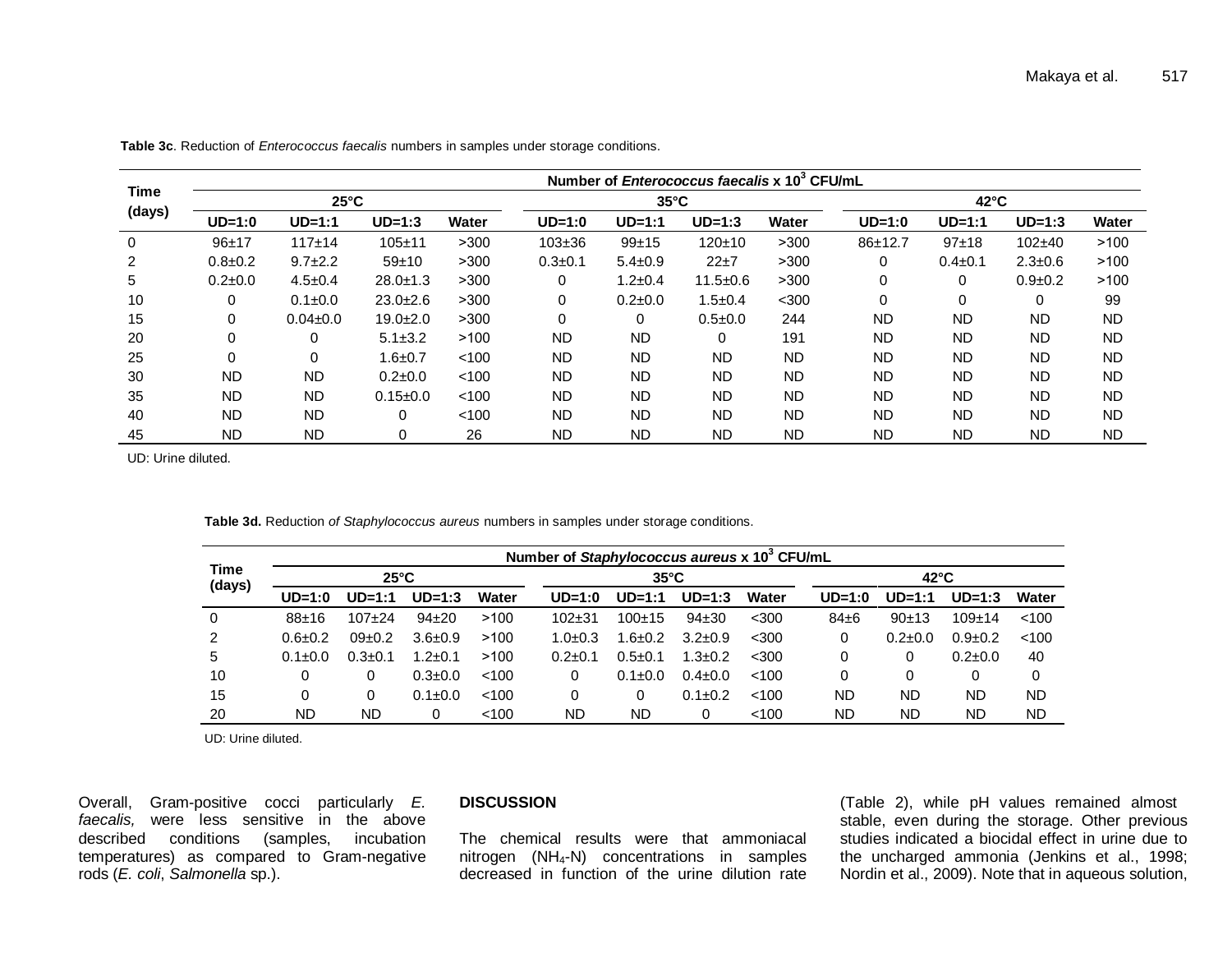ammoniacal nitrogen is present in both uncharged  $(NH_3)$ and ionized (NH<sub>4</sub><sup>+</sup>) forms. The uncharged ammonia concentration is proportional to the  $NH<sub>4</sub>-N$  concentration and then, can be calculated, using chemical equations (Erickson, 1985).

Our findings on microbial behaviour show that the destruction of the tested bacteria was faster in the urine samples greatly concentrated in ammonia (Figure 1 and Table 3a to d), thus explaining the biocidal properties of this urine component. It is well known that uncharged ammonia can cross easily biological membranes as compared to ions (NH<sub>4</sub><sup>+</sup>, H<sub>3</sub>O<sup>+</sup>, OH). Nordin et al. (2009) indicated that inside microorganism, the uncharged ammonia acts by increasing the internal pH to deleterious levels, so destroys cell by causing the dysfunction of the metabolism. Previous studies showed that microbicidal effects of alkaline pH in media (~8.8 for the urine) were less significant than these due to the uncharged ammonia (Jenkins et al., 1998; Vinnerås et al., 2008; Nordin et al., 2009). Moreover, a link has been found between the  $NH<sub>3</sub>$  membrane permeability and the external temperature (Pecson et al., 2007; Vinnerås et al., 2008). In fact, these authors observed the removal of the  $NH<sub>3</sub>$  microbicidal properties at low external temperatures (~4°C) because of the inhibition of its membrane permeability. However, inverse effect was observed by increasing temperature. Likewise, it was shown in this study that the reduction of the bacterial numbers was more rapid in samples incubated at 42°C than those placed at 25°C (Table 3a to d). Accordingly, these results show that temperature and urine intrinsic components, particularly the ammonia act synergistically to sanitize the urine samples.

Moreover, the sensitivity of bacteria during sample storage varied depending on microbial group since, Gram-positive cocci have survived more than Gramnegative rods. The presence or not of a large peptidoglycan layer in the wall of the tested bacteria can explain the difference in bacterial behaviour. In fact, Gram-negative bacteria possess in their wall, a slim peptidoglycan layer, that make them more sensitive to environmental factors like heat shock and ionic strength (Sinton et al., 1994; Madigan and Martinko, 2006).

Usually, to assess the environmental risks due to enteric pathogens, *E. coli* is the common faecal indicator (Finney et al., 2003). Because of its rapid removal in the urine, *E. coli* would not be a suitable faecal indicator for the urine from UDDTs. All the same, *E. faecalis* and *C. perfringens* spores were suggested as suitable indicators of the effectiveness of wastewater treatment (Payment and Franco, 1993; Ashbolt et al., 2001). We have found, for *E. faecalis,* a survival time of 10 days in undiluted urine at 26.5°C as the average of the ambient temperatures. And then, their reduction was faster when temperatures increased (Table 3c). As urine from UDDTs can contain enteric microorganisms such as viruses and protozoan oocysts which are very resistant to the treatment by storage (Höglund et al., 2002; Nordin et al., 2009), so, *E. faecalis* could not be considered as reliable indicator of the effectiveness of the urine treatment by storage.

With respect to our results on *C. perfringens* spores, overall no or small reduction was observed in samples (Figure 2) during the storage. These findings may confirm the statement according to a conservative effect of bacterial spores in alkaline media (Venczel et al., 1997; Gaillard et al., 1998), in so far as the urine pH is  $\sim$ 9.

Only  $\sim$  1-log<sub>10</sub> reduction of Clostridia spores was observed within 100 days of storage. These small reduction in spore numbers may be due in part to the low activation of spores. In fact, the occurrence by activating spores is the wall rip, which may exhibit these sporeforming bacteria which has deleterious effects on the environment. Note that spore activating agents can be mechanical (shock), physical (heat) or chemical (acidity). In our case, *C. perfringens* spores were placed in alkaline samples (urine) and then, exposed to ambient (26.5°C). Under these conditions, spore activation cannot occur physically or chemically. Therefore, the mechanically treatment of samples before analyses (homogenization), could be the main cause of spores activation. *C. perfringens* spores have been showed as suitable tracers for determining the fate of viruses and protozoan oocysts in wastewater treatment (Payment et al., 2001; Ashbolt et al., 2001). But, for the treatment of the urine by storage, more data on viruses and protozoan behaviour in this matrix are needed in order to confirm the use of Clostridia spores as tracers in the urine sanitation. Nevertheless, it had been shown that Rotavirus and *Cryptosporidium parvum* oocysts remain viable in urine after 6 months of storage, under very low temperatures (Höglund and Stenström, 1999; Höglund et al., 2002; WHO, 2006).

The ammonia concentrations used for experiments (Table 2), are the same found in the urine collected in fields, by considering large-scale systems (Jönsson and Vinnerås, 2007; Dagerskog and Bonzi, 2010). In these conditions, low  $NH<sub>4</sub>-N$  concentrations observed, can be due to the urine-water mixture that occurred when the UDDTs are used for washing bodies.

On taking into account only the samples incubated at 25°C, the survival times for *E. faecalis* (less sensitive bacteria), were 5, 15 and 35 days respectively in undiluted, half-diluted and quarter-diluted urine. Based on these data, storage times of 30-45 days recommended to sanitize urine from large-scale systems in Ouagadougou (Dagerskog and Bonzi, 2010), seem to be sufficient since in this Sahelian zone, annual average temperatures are above 25°C. Unfortunately, urine collected via UDDTs can contain other enteric microorganisms more persistent in environment than vegetative bacteria.

Also, the volumetric capacities in liquid samples can influence the microorganisms survival. Previous studies had shown that the sensitivity of microbes to the external factors (UV-light, temperature) was more important in the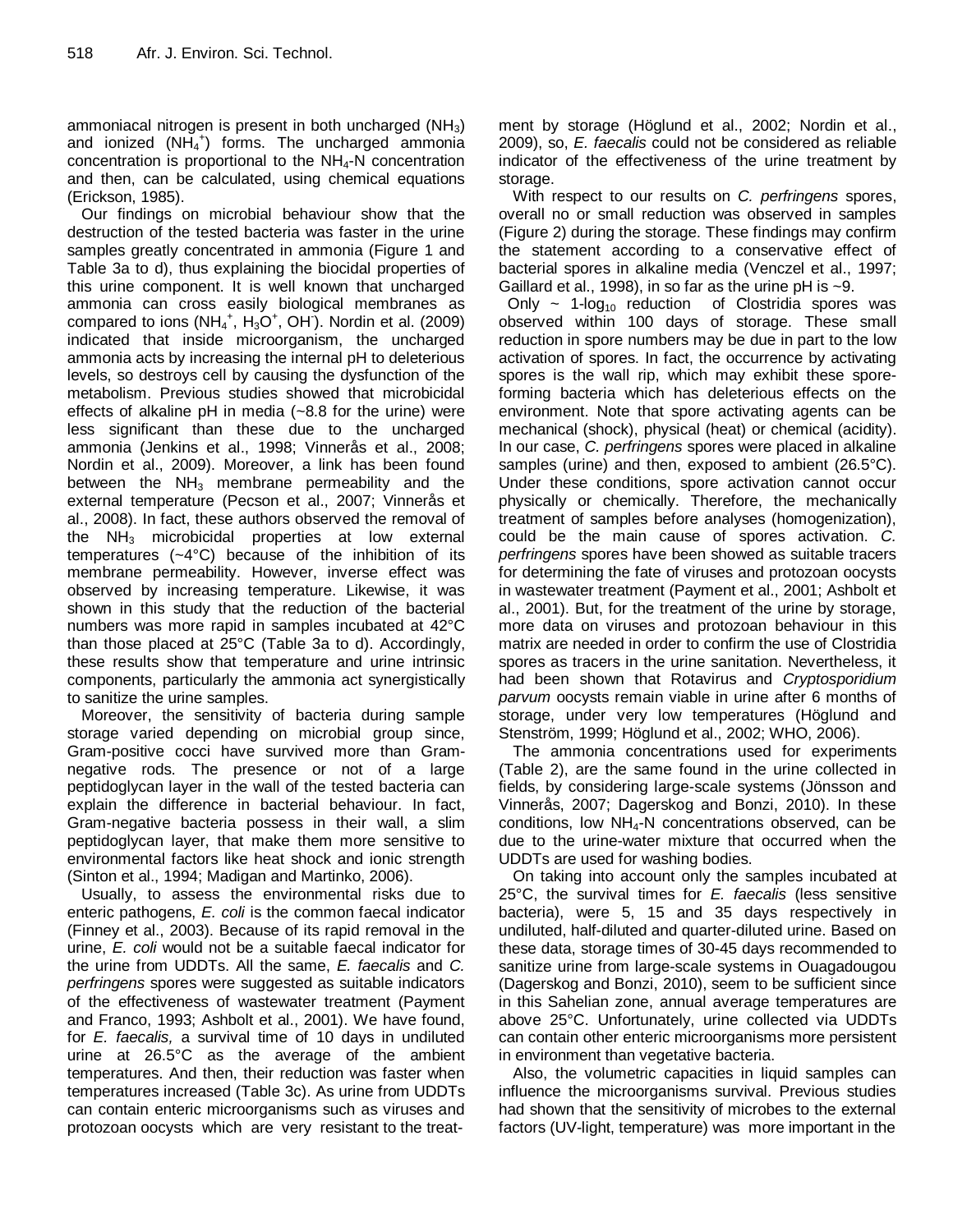small volumes than in the high volumes (Lemunier et al., 2005; Pecson et al., 2007; Niwagaba, 2009). Consequently, the urine volumes in containers must be considered for determining the storage time needed to sanitize urine. Although, the effects linked to the matrix volumetric were not studied here, however the ways for the urine collection via UDDTs and the climate variability must be integrated into the process of the urine sanitation by storage, before been applied in soils as fertiliser.

# **Conclusion**

Experimental results have shown that the survival times of the tested bacteria increased during the storage with the urine dilution for which, the direct effect was the reduction of the ammonia concentration. For an effective treatment by storage, adding water into the urine collection containers must be avoided. Also, our findings showed that ammonia and temperature act synergistically to reduce or remove microorganisms in urine, during storage. That is why climatic factors are decisive to estimate the exposure time needed to sanitize urine. On top of that, analyses have shown that the survival capacities of bacteria in the urine, varied depending on bacterial group. Gram-positive cocci, particularly *E. faecalis* which were less sensitive in urine as compared to Gram-negative rods, because of the difference in peptiglycan layer size. The use of *E. faecalis* as indicator of the effectiveness of the urine treatment seems inappropriate since, *C. perfringens* spores are more resistant to the storage conditions. If the *C. perfringens* spores are suitable tracers for the fate of viruses and protozoan oocysts in wastewater treatment, their use as tracers for the urine treatment (storage) may be possible, in view of their stability. Nevertheless, it would be important to elucidate before the survival potential of viruses and protozoan oocysts in the urine during storage.

# **Conflict of Interests**

The author(s) have not declared any conflict of interests.

# **ACKNOWLEDGEMENTS**

The authors thank the staff of Pan African Agency, Water and Sanitation for Africa (WSA) at the headquarters of the Institution (Ouagadougou) for technical and financial support.

#### **REFERENCES**

Anonymous (2005). French standard NF V 08-061: Microbiology of food and animal feeding stuffs- Anaerobic enumeration of sulfito-reducing bacteria by colony count technique. AFNOR, Paris, France.

- APHA (American Public Health Association) (2005). Standard Methods for the Examination of Water and Wastewater, 21st Edition, Washington DC, EUA.
- Ashbolt NJ, Grabow WOK, Snozzi M (2001). Indicators of microbial water quality. In: Water Quality Guidelines, Standards and Health. Risk assessment and management for water- related infectious disease. Fewtrell L and Bartram J (eds) IWA Publishing, London. pp. 289-315.
- Chandran A, Pradhan SK, Heinonen-Tanski H (2009). Survival of enteric bacteria and coliphage MS2 in pure human urine. J. Appl. Microbiol. 107: 1651-1657
- Dagerskog L, Bonzi M (2010). Opening Minds and Closing Loops-Productive Sanitation Initiatives in Burkina Faso and Niger. Sustainable Sanitation Practice No. 3, 4-11.
- Erickson RJ (1985). An evaluation of mathematical models for the effects of pH and temperature on ammonia toxicity to aquatic organisms. Water Res. 19(8): 1047-1058.
- Esrey S, Andersson I, Hillers A, Sawyer R (2001). Closing the Loop Ecological Sanitation for Food Security. Stockholm (Sweden): Swedish International Development Agency.
- Feachem RG, Bradley DJ, Garelick H, Mara DD (1983). Sanitation and Disease-Health Aspects of Excreta and Wastewater Management. Chichester, UK: John Wiley and Sons.
- Finney M, Smullen J, Foster HA, Brokx S, Storey DM (2003). Evaluation of Chromocult coliform agar for the detection and enumeration of Enterobacteriaceae from faecal samples from healthy subjects. J. Microbiol. Methods 54(3): 353-358.
- Gaillard S, Leguérinel I, Mafart P (1998). Model for combined effects of temperature, pH and water activity on thermal inactivation of Bacillus cereus spores. J. Food Sci. 63 (5):887-889.
- Haneaus A, Hellström D, Johansson E (1996). Conversion of urea during storage of human urine. Vatten 52: 263-270.
- Heinonen-Tanski H, van Wijk-Sijbesma C (2005). Human excreta for plant production. Bioresour. Technol. 96:403-411.
- Höglund C, Stenström TA, Ashbolt N (2002). Microbial risk assessment of source-separated urine used in agriculture. Waste Manage Res. 20:150-161.
- Höglund CE, Stenström TA (1999). Survival of Cryptosporidium parvum oocysts in source separated human urine. Can. J. Microbiol. 45:740- 746.
- ISO (1993). Microbiology General Guidance on Methods for the Detection of Salmonella. ISO 6579, International Organization for Standardization, Geneva, Switzerland.
- ISO (1999). Microbiology of food and animal feeding stuffs Horizontal method for the enumeration of coagulase-positive staphylococci (Staphylococcus aureus and other species). ISO 6888-1, International Organization for Standardization, Geneva, Switzerland
- ISO (2000). Water Quality Detection and Enumeration of Intestinal Enterococci : Colony counting method on solid medium. ISO 7899-2, International Organization for Standardization, Geneva, Switzerland.
- ISO (2001). Horizontal method for the enumeration of β-glucuronidasepositive *E. coli*. ISO 16649-2, International Organization for Standardization, Geneva, Switzerland
- Jenkins MB, Bowman DD, Ghiorse WC (1998). Inactivation of Cryptosporidium parvum Oocysts by Ammonia. Appl. Environ. Microbiol. 64 (2):784-788.
- Jönsson H, Vinnerås B (2007). Experiences and Suggestions for Collection Systems for Source-separated Urine and Faeces. Water Sci. Technol. 56(5):71-76.
- Lemunier M, Francou C, Rousseaux S, Houot S, Dantigny P, Piveteau P, Guzzo J (2005). Long-term survival of pathogenic and sanitation indicator bacteria in experimental biowaste composts. Appl. Environ. Microbiol. 71(10):5779-5786.
- Madigan TM, Martinko MJ (2006). Brock-Biology of microorganisms, 11th Edition. Published by Pearson Prentice Hall. Pearson Education Inc., Upper Saddle River, United States of America. ISBN 0-13- 196893-9.
- Maurer M, Pronk W, Larsen TA (2006). Treatment processes for source-separated urine. Water Resour. 40(17): 3151-3166.
- Mnkeni PNS, Austin LM (2009). Fertiliser value of human manure from pilot urine-diversion toilets. Water SA 35(1):133-138.
- Münch E, Winker M (2009). Overview of urine diversion components